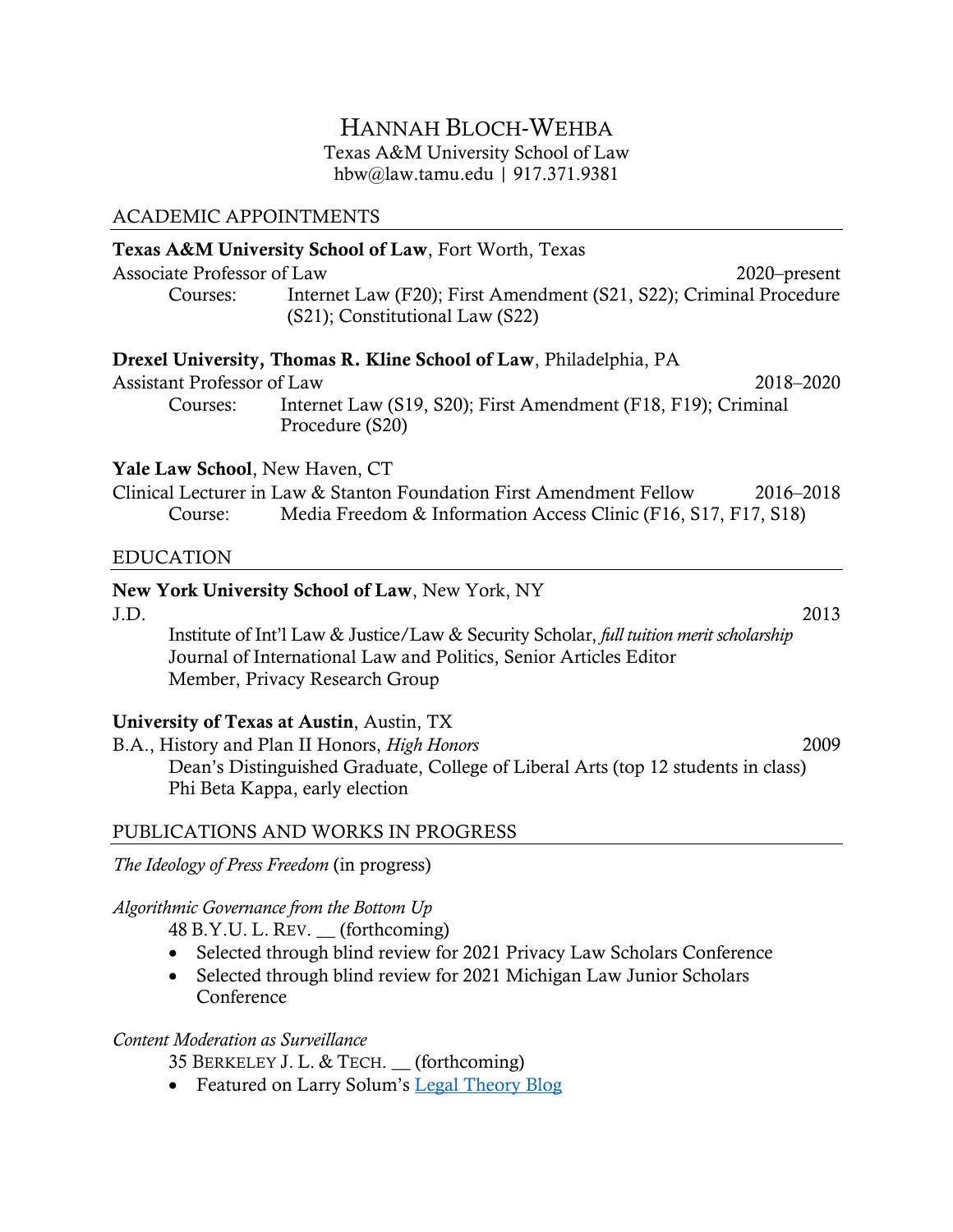*Visible Policing: Technology, Transparency, and Democratic Control*

109 CALIF. L. REV. 917 (2021)

• Selected for 2020 Stanford/Harvard/Yale Junior Faculty Forum

## *Automation in Moderation*

53 CORNELL INT'L L.J. 41 (2020)

• Reviewed in Annemarie Bridy, *Moderation's Excess*, JOTWELL (2020)

## *Access to Algorithms*

88 FORDHAM L. REV. 1265 (2020)

- Winner, SEALS Annual Meeting Call-For-Papers Award (2020)
- Featured on Larry Solum's Legal Theory Blog
- Reviewed in Tom Simmons, *Medicaid Algorithmic Opacity and a Transparent Solution*, JOTWELL (2020)

## *Global Platform Governance: Private Power in the Shadow of the State* 72 SMU L. REV. 27 (2019)

- Featured on Ipse Dixit podcast
- *Exposing Secret Searches: A First Amendment Right of Access to Electronic Surveillance Orders* 93 WASH. L. REV. 145 (2018)
- *Process Without Procedure: National Security Letters and First Amendment Rights* 39 SUFFOLK U. L. REV. 367 (2016)
- *Confronting Totalitarianism at Home: The Roots of European Privacy Protections* 40 BROOK. INT'L L.J. 749 (2015)
- *Global Governance in the Information Age: The Terrorist Finance Tracking Program* Note, 45 N.Y.U. J. INT'L L. & POL. 595 (2012)

## SHORTER WORKS

| Transparency's AI Problem<br>Knight First Amendment Institute at Columbia University and Law and Political<br>Economy Project's Essay Series on Data and Democracy (2021) |     |
|---------------------------------------------------------------------------------------------------------------------------------------------------------------------------|-----|
| Transparency After Carpenter<br>59 WASHBURN L.J. 23 (2020)                                                                                                                |     |
| FELLOWSHIPS, AWARDS, & OTHER AFFILIATIONS                                                                                                                                 |     |
| Fellow, Weizenbaum Institute for the Networked Society, Berlin                                                                                                            | າາາ |

Affiliated Scholar, NYU School of Law Policing Project 2020–*present*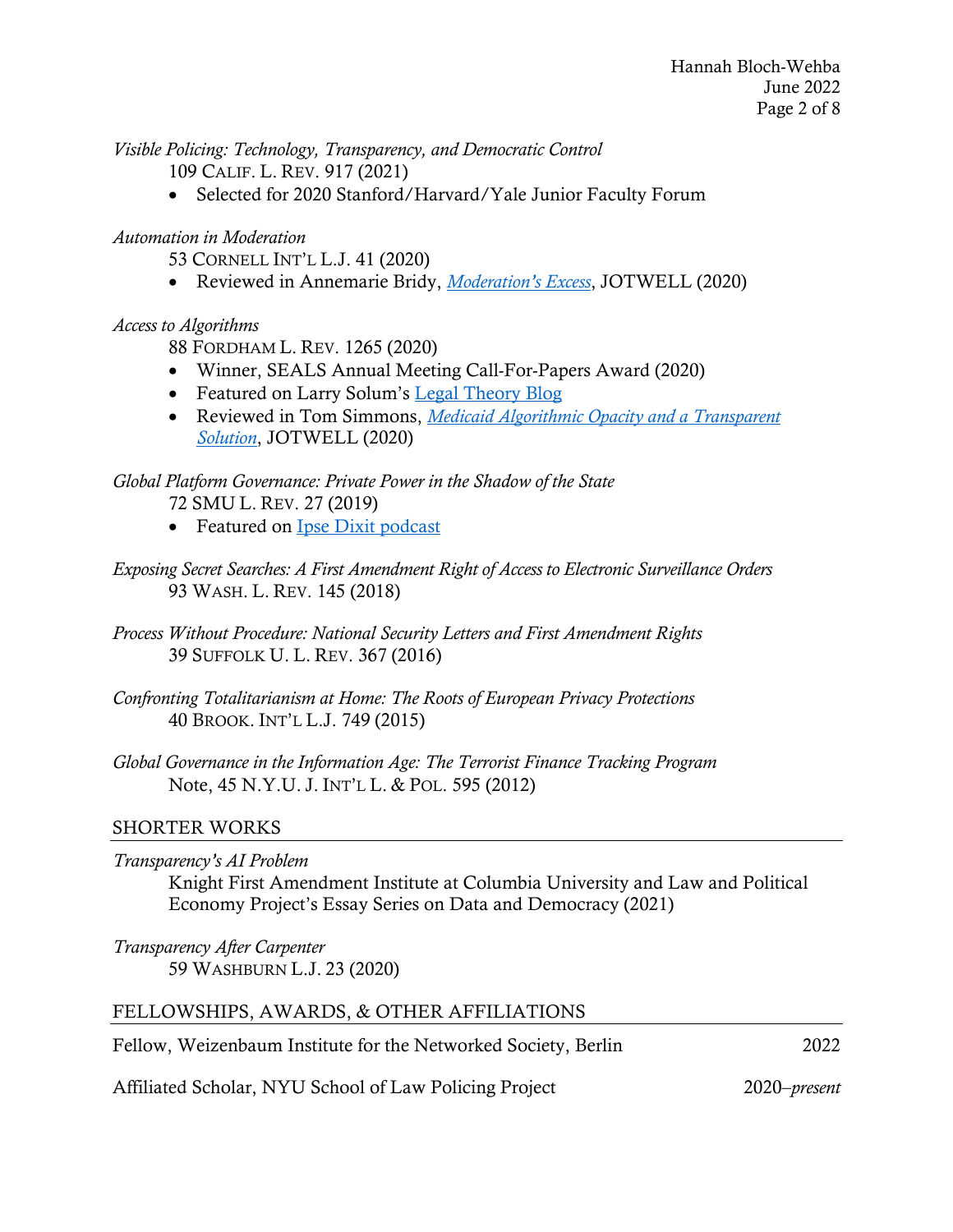| Non-Resident Fellow, Center for Democracy and Technology                                                                         | $2019$ -present |  |  |
|----------------------------------------------------------------------------------------------------------------------------------|-----------------|--|--|
| Affiliate Fellow, Yale Law School Information Society Project                                                                    | 2018–present    |  |  |
| Fellow, Alexander von Humboldt Institut für Internet und Gesellschaft                                                            | 2020            |  |  |
| Seminar Participant, Tech, Law, & Society Summer Institute, UC Irvine                                                            | 2018            |  |  |
| Seminar Participant, German Council on Foreign Relations, 17 <sup>th</sup> Annual International<br>2013<br>Summer School, Berlin |                 |  |  |
| German Academic Exchange Service Graduate Study Scholarship, Free University of<br>Berlin & Ludwig-Maximilian University, Munich | 2009–2010       |  |  |
| SERVICE & PROFESSIONAL/CIVIC ACTIVITIES                                                                                          |                 |  |  |
| Free Expression Legal Network, Member                                                                                            |                 |  |  |
| American Law Institute/European Law Institute, Principles of the Law, Data Economy,<br>Advisor                                   |                 |  |  |
| American Bar Association, National Security & Civil Liberties Committee, Vice-Chair                                              |                 |  |  |
| Association of American Law Schools, Section on Defamation and Privacy, Executive<br>Committee, Member                           |                 |  |  |

Association of American Law Schools, Section on Internet & Computer Law, *Chair*

- Association of American Law Schools, Section on Communication, Media, & Information Law, *Secretary*
- Reviewer: NYU Press; Cambridge University Press; Big Data & Society; Law & Policy; WASH. L. REV.; YALE L.J.

# SELECTED ADVOCACY

Brief of Amici Curiae Law Professors in Opposition to Defendant's Motion to Dismiss, *ACLU v. Clearview AI, Inc.*, Case No. 2020-CH-04353 (Circuit Court of Cook County, Illinois filed Nov. 2, 2020)

Testimony before a Hearing of the New Jersey Assembly Science, Innovation and Technology Committee regarding Bill A1210 (requires public hearing prior to use of facial recognition technology by law enforcement agency) (Feb. 3, 2020)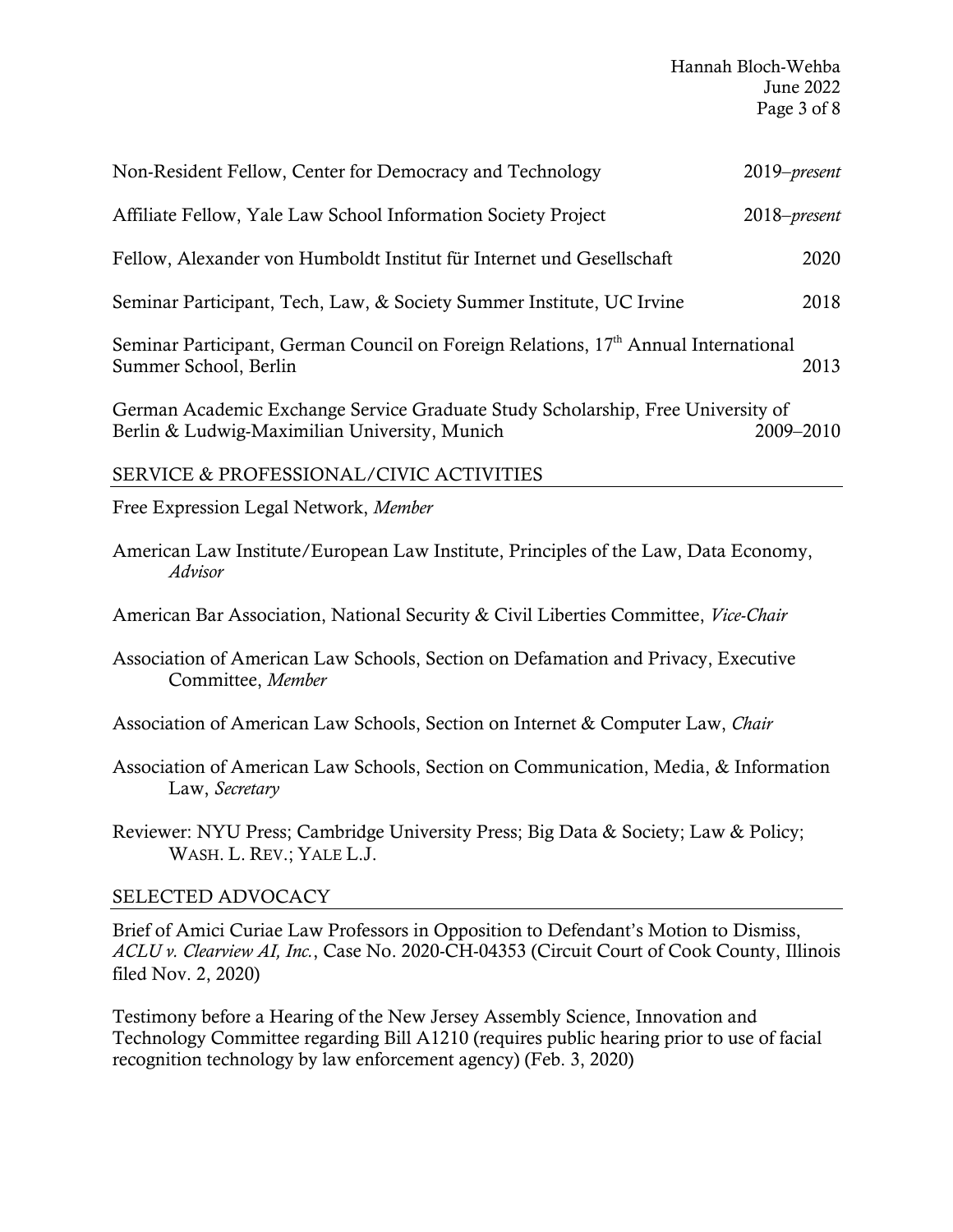Brief of Amici Curiae First and Fourth Amendment Scholars in Support of Petitioners-Appellants, *Leopold v. United State*s, No. 18-5276 (D.C. Cir. filed Jan. 25, 2019))

Brief of Amici Curiae Floyd Abrams Institute for Freedom of Expression and First Amendment Scholars, in Support of the Parties Under Seal, *In re National Security Letter*, Nos. 16-16067, 16-16081, 16-16082, 16-16090 (9th Cir. filed Sept. 26, 2016) (with John Langford and Jonathan Manes)

## SCHOLARLY PRESENTATIONS

| The Ideology of Press Freedom                       |  |
|-----------------------------------------------------|--|
| Media Law and Policy Scholars Conference, Jan. 2022 |  |

#### *Algorithmic Governance from the Bottom Up*

Law, Legal Institutions, and Technological Change Conference, University of Wisconsin, Apr. 2022 Tech Colloquium, Georgetown, Mar. 2022 Duke L.J. Symposium, Feb. 2022 Scholarship Retreat, Texas A&M School of Law, December 2021 Privacy Law Scholars Conference, June 2021 Michigan Law Junior Scholars Conference, Apr. 2021 Yale Law School Information Society Project, Jan. 2021

#### *Content Moderation as Surveillance*

Freedom of Expression Scholars Conference, Yale Law School, Apr. 2021 Berkeley Tech. L.J. Symposium, Apr. 2021 PlatGov, Mar. 2021 18th Annual Works-in-Progress Intellectual Property Colloquium, Feb. 2021

## *Transparency's AI Problem*

Scholarship Retreat, Texas A&M School of Law, November 2020 Freedom of Expression Scholars Conference, Yale Law School, October 2020 Knight Institute Data & Democracy Symposium, Columbia University, October 2020

AI Regulation Seminar, McGill University, June 2020

Arizona State University Sandra Day O'Connor College of Law, Seventh Annual Conference on Governance of Emerging Technologies & Science, May 2019 Law & Society Association Annual Meeting, May 2019

Internet Law Scholars Work-In-Progress Conference, Mar. 2019

## *Visible Policing*

Dispute Resolution Works-in-Progress Consortium, Quinnipiac School of Law, Jan. 2021

Texas A&M Faculty Workshop, Sept. 2020 Cardozo Faculty Workshop, Sept. 2020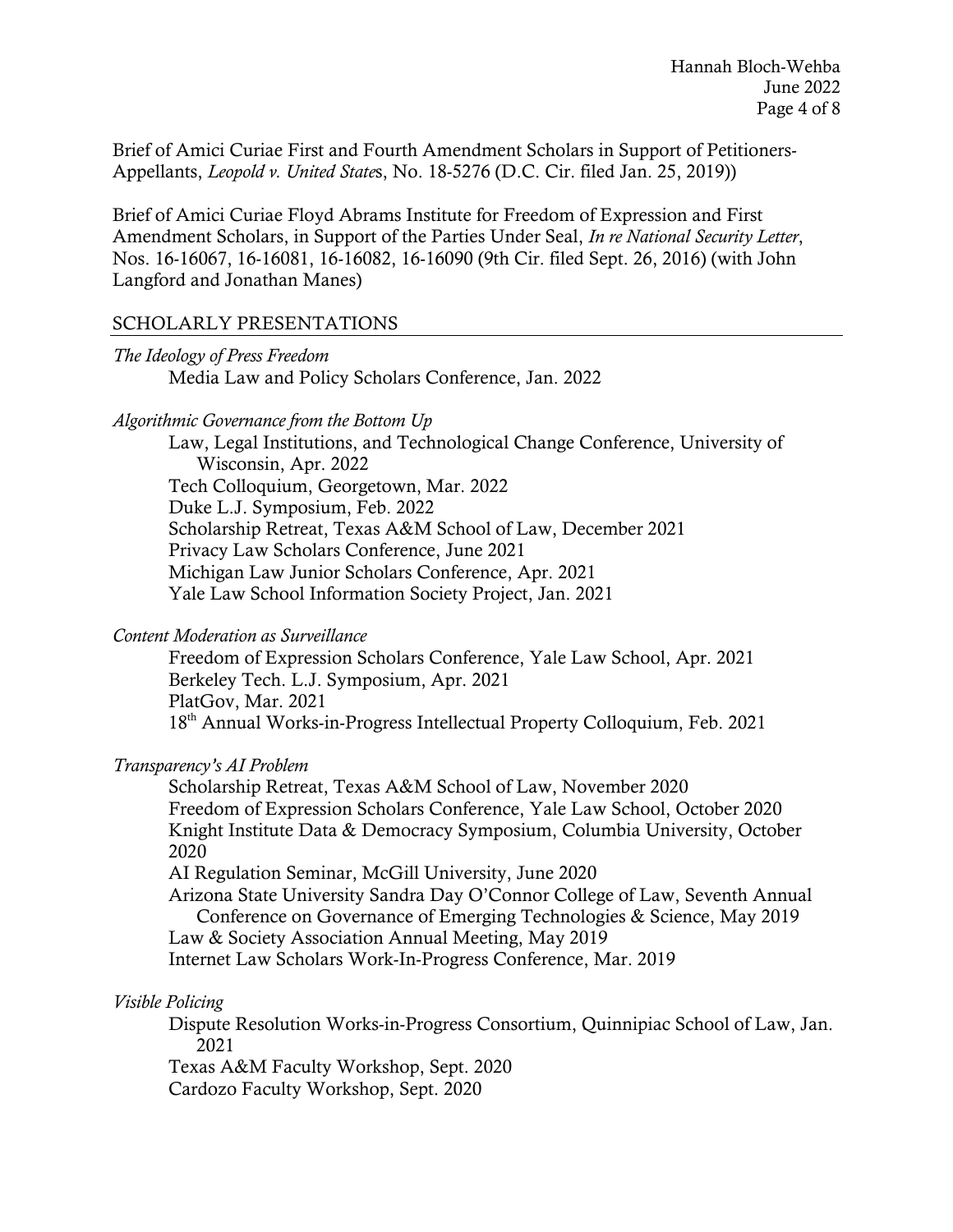Stanford/Harvard/Yale Junior Faculty Forum, July 2020 Drexel University Kline School of Law Faculty Workshop, Feb. 2020 Governance & Privacy Workshop, Univ. of Denver Sturm College of Law, Sept. 2019 Southeastern Association of Law Schools, July 2019 CrimFest, July 2019 Privacy Law Scholars Conference, May 2018

## *Automation in Moderation*

Yale Law School Information Society Project, Oct. 2019 Penn State Law School, Faculty Workshop, Sept. 2019 Cornell Int'l L.J. Symposium, Mar. 2019

*Access to Algorithms*

Southeastern Association of Law Schools, July 2020 Yale Law School, Freedom of Expression Scholars Conference, Apr. 2019 Pace Law School Faculty Workshop, Apr. 2019 Hofstra University Maurice Deane School of Law IP Colloquium, Nov. 2018 Yale Law School Information Society Project, Nov. 2018 Mid-Atlantic Junior Faculty Forum, May 2018 Artificial Intelligence and the Law Conference, Seton Hall Law School, Apr. 2018

*Global Platform Governance: Private Power in the Shadow of the State* 

AALS New Voices in National Security Law, Jan. 2019 Amsterdam Privacy Conference, Oct. 2018 Yale Law School, Freedom of Expression Scholars Conference, Apr. 2018 Internet Law Scholars Work-In-Progress Conference, Mar. 2018 All Things in Moderation: The People, Practices and Politics of Online Content Review – Human and Machine, UCLA, Dec. 2017

*Exposing Secret Searches: The First Amendment Right of Access to Electronic Surveillance Orders* Yale Law School, Freedom of Expression Scholars Conference, Apr. 2017 Internet Law Scholars Work-In-Progress Conference, Mar. 2016

## *Beyond Standing: Surveillance and Press Freedom*

TPRC | 43rd Research Conference on Communications, Information and Internet Policy, Sept. 2015 Yale Law School, Freedom of Expression Scholars Conference, May 2015 Internet Law Scholars Work-In-Progress Conference, Mar. 2015

## OTHER PANELS AND CONFERENCES

Discussant, *Emerging Technology's Language Wars* University of Pennsylvania Journal of Law & Innovation Symposium, Jan. 2022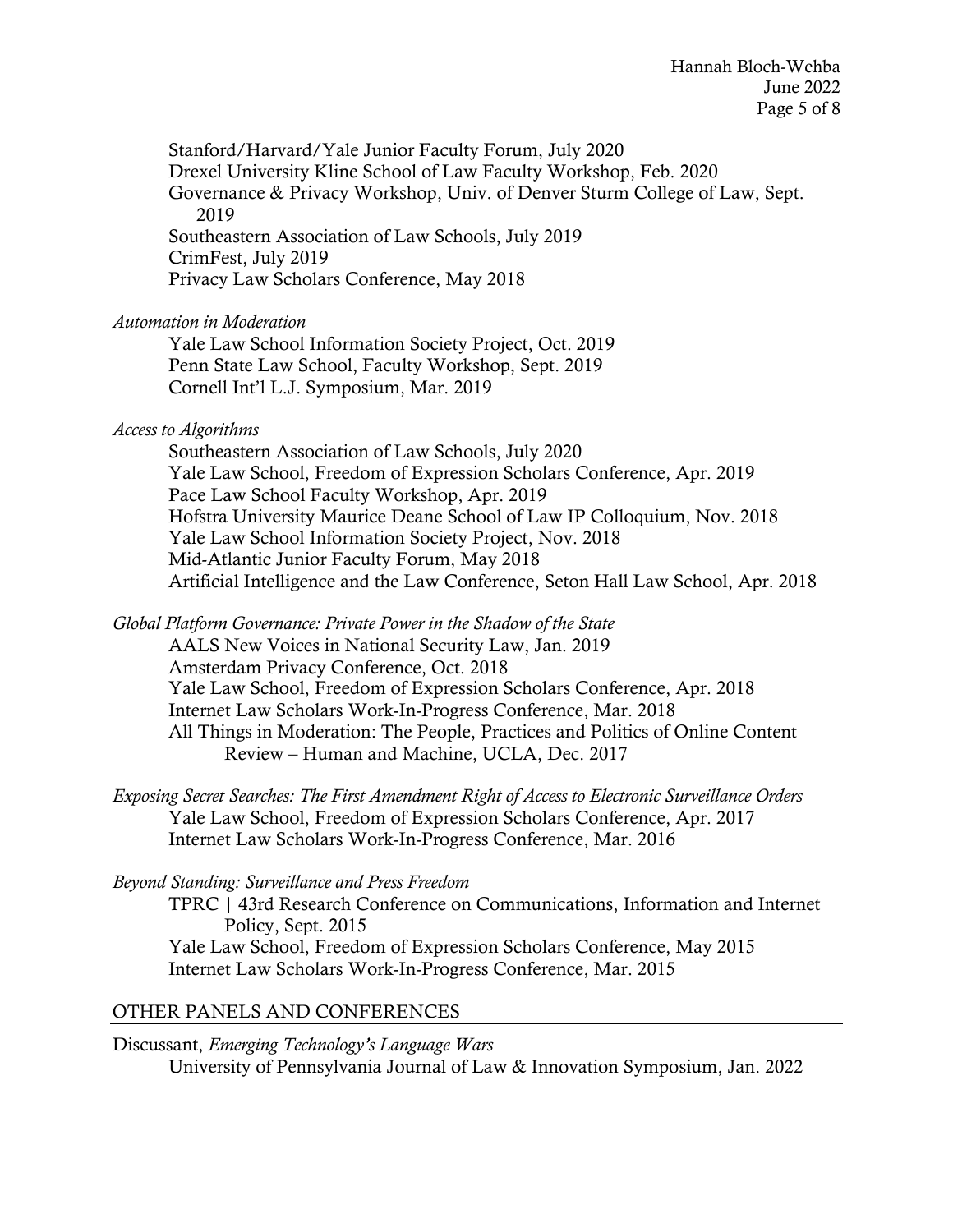- Panelist, *Platform Governance: Trust and Transparency* NYU Digital Interests Lab/Yale Law School Information Society Project, Dec. 2021
- Moderator, *Algorithm Panel* Texas A&M Law Review Symposium, Mar. 2021
- Panelist, *Transparency of Policing Technology* Technology, Media, & Privacy Law Conference, University of Florida Levin College of Law, Mar. 2021
- Panelist, *A.I. & Criminal Justice* Denver Law Review Symposium, Feb. 2021
- Panelist, *Surveillance and Security* Access & Accountability Conference, Yale Law School, Oct. 2020
- Panelist, *Internet Platforms and the Governance of Algorithms* Yale Law School Paul Tsai China Center, Sept. 2020
- Panelist, *Social Media Content Moderation and the Future of Free Speech* Association of American Law Schools Annual Meeting, Jan. 2020
- Moderator, *The First Amendment and the Press in the Digital Age* Drexel Law Review Symposium, Nov. 2019
- Panelist, *Regulating Social Media* Harvard Journal on Legislation Symposium, Nov. 2019
- Panelist, *Social Media and the Threats of Disinformation* Lee E. Teitelbaum Utah Law Review Symposium, Oct. 2019
- Organizer, *Automation & Accountability: Governance in the Age of Algorithms* Drexel University Thomas R. Kline School of Law, Sept. 2019
- Panelist, *Law & Political Economy of Technology* Association for the Promotion of Political Economy & Law Workshop, University of Maryland Francis King Carey School of Law, June 2019
- Panelist, *Predictive Crime Analytics: Law Enforcement & National Security in the Age of Big Data* Technology, Media, & Privacy Law Conference, University of Florida Levin College of Law, Apr. 2019
- Panelist, *Regulating Internet Content in the United States and Europe: A Comparative Approach* International Law Review Symposium, Loyola University Chicago, Feb. 2019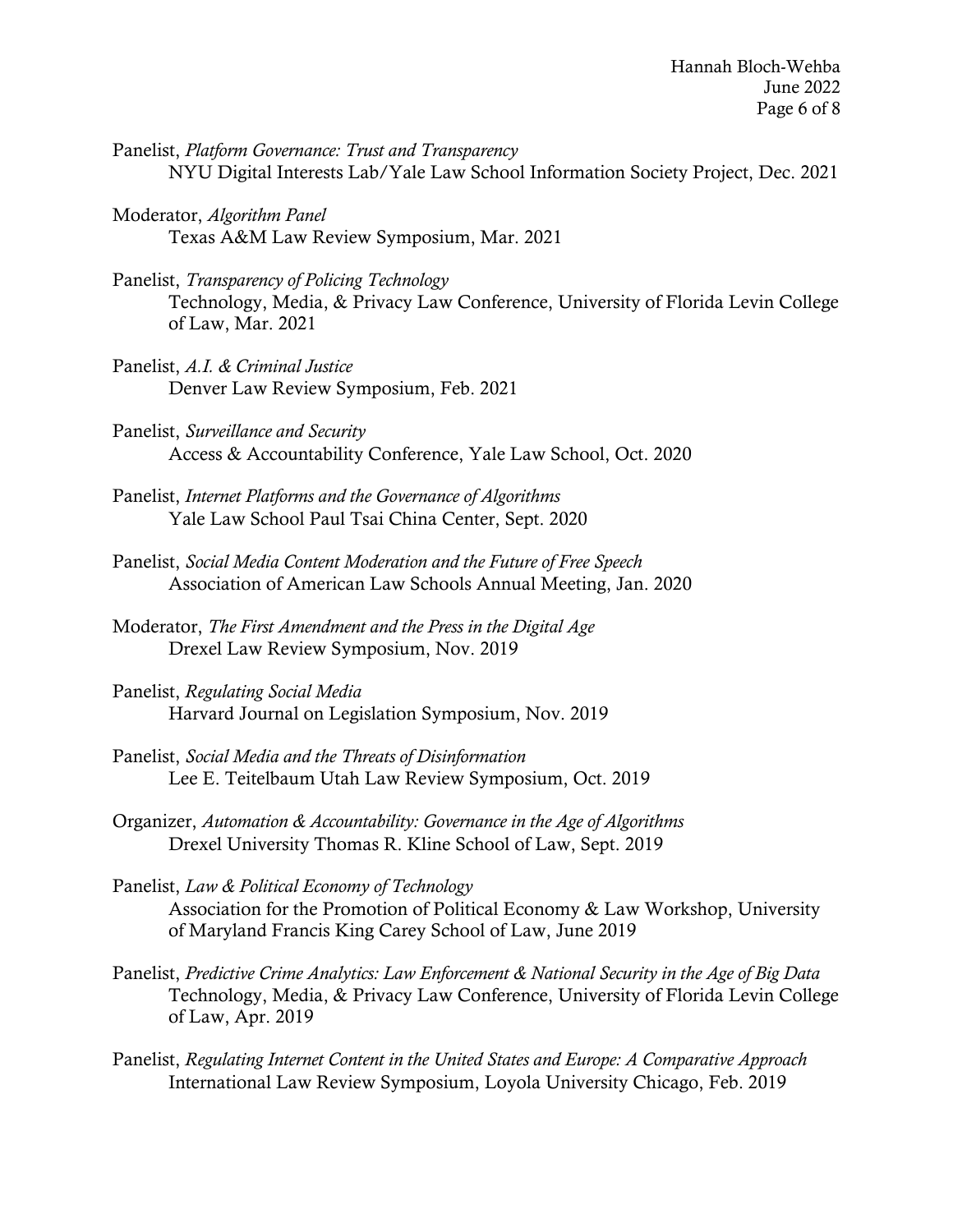- Panelist, *Secrecy and Accountability in the Age of Algorithms* Trade Secrets Institute Symposium, Brooklyn Law School, Feb. 2018
- Panelist, *Law Enforcement Accountability* Access & Accountability Conference, Yale Law School, Oct. 2018
- Panelist, *Nuts and Bolts of FOIA Litigation* Progressive Litigation Roundtable FOIA Training, July 2017
- Moderator, *Promoting Law Enforcement Accountability Through Access to Information* RebLaw, Feb. 2017
- Panelist, *De-Identifying Video From Body Worn Cameras: Balancing Privacy and Public Accountability* Computers, Freedom, and Privacy Conference, Oct. 2015
- Panelist, *Legal, Technical, and Policy Challenges Facing Journalists: A Primer and Path Forward* Investigative Reporters and Editors Conference, June 2015
- Moderator, *Real-World Encryption Problems* News Organizations and Digital Security Conference, Nov. 2014
- *States of Emergency, Human Rights and the Arab Uprisings* 17th Annual International Summer School, German Council on Foreign Relations (DGAP), Aug. 2013
- *When Domestic Norms Meet International Law: The Failure of Constructivism at Guantanamo Bay* Southern Political Science Association Annual Convention, Jan. 2011

#### POPULAR MEDIA

*Why Police Love the Idea of Automated Content Moderation*, Slate (2020)

*A lawsuit against ICE reveals the danger of government-by-algorithm*, The Washington Post (2020)

*The NYPD's Misguided War on Waze*, Slate (2019)

*Terrorist Speech and Global Platform Governance*, Balkinization (2018)

*The Police Can Search Your Email Without Telling You. That's Nuts*, Vox (2017)

*Will Trump Kill Executive War Powers?* The Outline (2017)

*New Disclosures Reflect NSLs' Substantive First Amendment Flaws*, Just Security (2016)